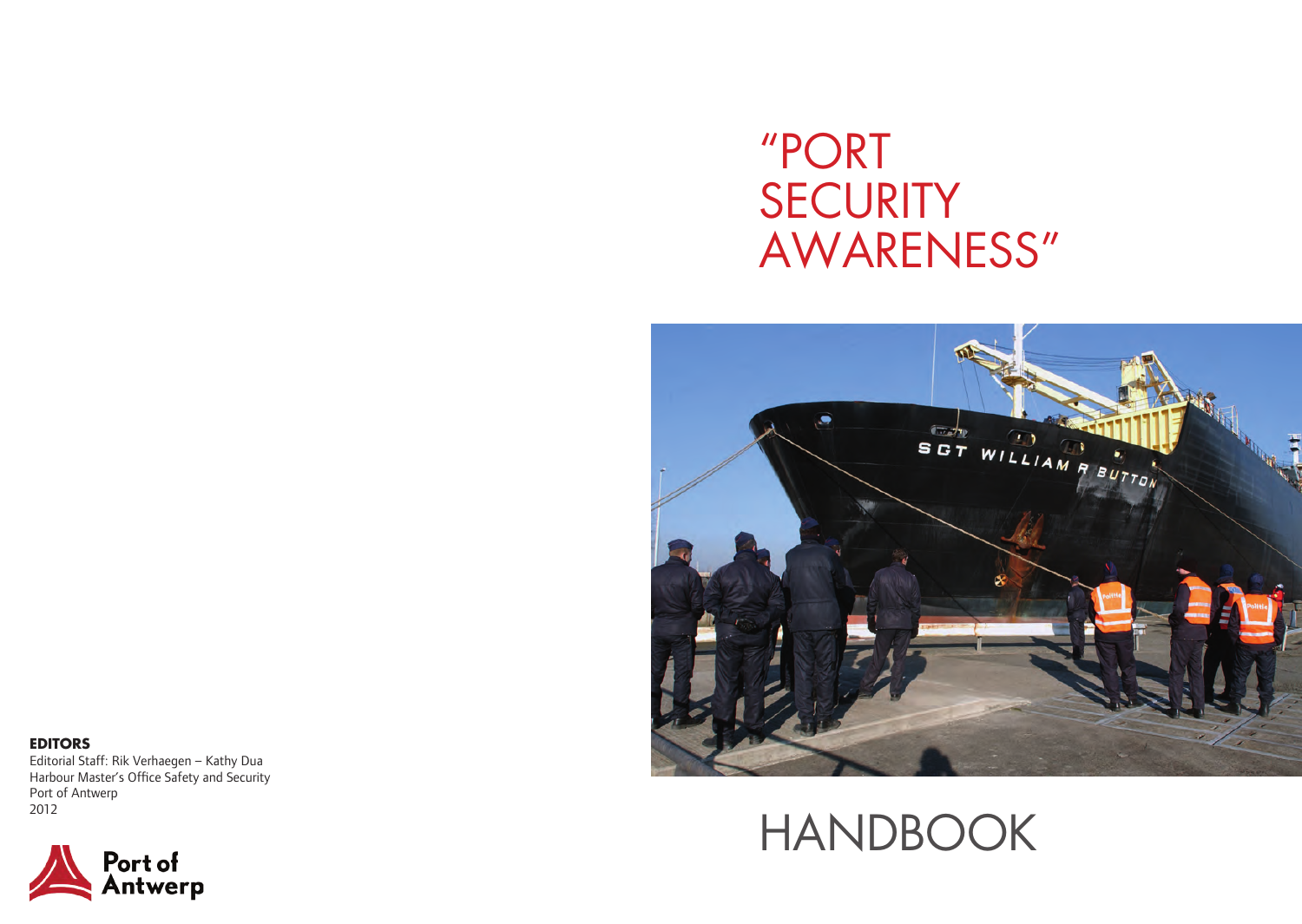## **Table of contents**

|                | Part 1 - Introduction                                                  |                |                                                               |    |
|----------------|------------------------------------------------------------------------|----------------|---------------------------------------------------------------|----|
|                | - The objective of this handbook                                       |                |                                                               |    |
|                | - How to use this handbook?                                            |                | Describe:                                                     |    |
|                | Part 2 - Threats to the maritime security                              | 2              |                                                               |    |
|                | - Common threats within the maritime industry                          | $\overline{2}$ | 18. Security Level 1:                                         |    |
|                | Why are ships and port facilities sensitive to criminal activities     |                |                                                               |    |
|                | - Techniques to circumvent security measures                           | 5              |                                                               |    |
|                | - How can You, as a port employee, help to prevent illegal situations! | 5              |                                                               |    |
|                | Part 3 - Dangerous goods, and products which                           |                |                                                               |    |
|                | may be used for illegal activities i.e. terrorism                      | 6              | 19. Security Level 2:                                         |    |
|                | - Recognise dangerous goods                                            | 6              |                                                               |    |
|                | - Recognise dangerous (illegal) items                                  | 8              |                                                               |    |
|                | · Bombs and explosives                                                 | 8              |                                                               |    |
|                | • Weapons                                                              | q              |                                                               |    |
|                | - Which action can You, as a port employee, undertake!                 | 9              |                                                               |    |
| $\overline{2}$ |                                                                        |                | 20. Security Level 3:                                         | 19 |
|                | Part 4 - The Port Facility Security Plan                               | 10             |                                                               |    |
|                | - The definition of the threat levels and consequent the requirements. | 10             |                                                               |    |
|                | The objectives of the Port Facility Security Plan                      | 11             |                                                               |    |
|                | - Means of communication                                               | 11             |                                                               |    |
|                | - What is your task, as a port employee                                | 11             |                                                               |    |
|                | Part 5 - Fitting security measures                                     | 12             |                                                               |    |
|                | - Recognise suspect behaviour                                          | 12             |                                                               |    |
|                | Recognise suspect containers                                           | 13             |                                                               |    |
|                | - Report suspect behaviour and/or suspect activities                   | 14             | <b>CONFIRMATION "SECURITY AWARENESS"</b>                      |    |
|                | - Fitting measures                                                     | 15             | I have read and understood the "security awareness handbook". |    |
|                | Access control                                                         | 15             | I have answered the 20 questions correctly.                   |    |
|                | Security rounds                                                        | 15             |                                                               |    |
|                | Illumination                                                           | 15             |                                                               |    |
|                | - Evacuation, crowd control                                            | 15             |                                                               |    |
|                | - What is Your input, as a port employee                               | 15             |                                                               |    |
|                | "Security Awareness Quiz"                                              | 16             | Signature employee:<br>date:                                  |    |

| <b>CONFIRMATION "SECURITY AWARENESS"</b>                                                                     |       |  |  |  |  |  |
|--------------------------------------------------------------------------------------------------------------|-------|--|--|--|--|--|
| I have read and understood the "security awareness handbook".<br>I have answered the 20 questions correctly. |       |  |  |  |  |  |
|                                                                                                              |       |  |  |  |  |  |
| Signature employee:                                                                                          | date: |  |  |  |  |  |
| $PFSO+$                                                                                                      | date: |  |  |  |  |  |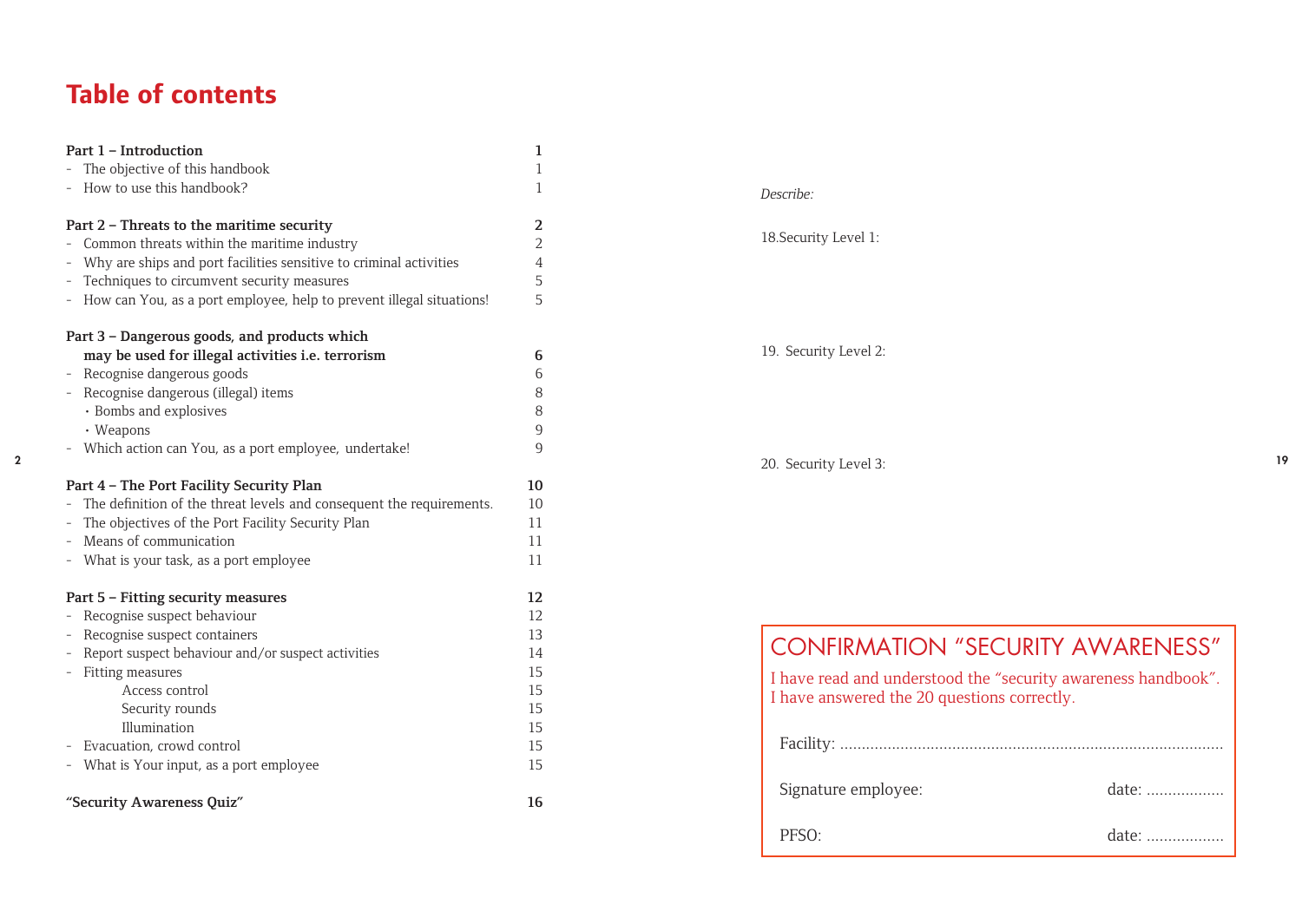#### *Right or wrong:*

18

| 1. Stowaways, sabotage and terrorism are common threats              |     |
|----------------------------------------------------------------------|-----|
| in the maritime industry.                                            | Y/N |
| 2. Port facilities are possible terrorist targets.                   | Y/N |
| 3. Some cargo may be harmful to people and/or the environment        | Y/N |
| 4. Terrorism is a criminal offense with a political purpose.         | Y/N |
| 5. All port facilities are well protected against acts of terrorism. | Y/N |
| 6. Criminals may gather information by asking questions              |     |
| and taking pictures.                                                 | Y/N |
| 7. Explosives and petroleum products are dangerous.                  | Y/N |
| 8. It is advisable that you remove any suspect package               |     |
| to a safe location.                                                  | Y/N |
| 9. The security levels are the common denominator                    |     |
| for the Port Facility Security Plan.                                 | Y/N |
| 10. The PFSP of your facility describes the security                 |     |
| tasks and the responsibilities.                                      | Y/N |
| 11. You need to be aware of the current security level.              | Y/N |
| 12. In case of a bomb threat, search operations                      |     |
| are only carried out by the employees.                               | Y/N |
| 13. Suspect situations may be, unadapted clothing,                   |     |
| uncommon activities in the dock.                                     | Y/N |
| 14. Container are always safe, as they are all inspected.            | Y/N |
| 15. Your discreet presence is an added value for security.           | Y/N |
| 16. You smell an unusual aroma, almost like almonds,                 |     |
| do you call the PFSO?                                                | Y/N |
| 17. Darkness scares thieves.                                         | Y/N |

## **PART 1/INTRODUCTION**

**"Security Awareness" Ouiz COMPACT CONTACT CONTACT CONTACT CONTACT CONTACT CONTACT CONTACT CONTACT CONTACT CONTACT CONTACT CONTACT CONTACT CONTACT CONTACT CONTACT CONTACT CONTACT CONTACT CONTACT CONTACT CONTACT CONTACT C** The objective of this handbook How to use this handbook?

### **The objective of this handbook**

This handbook has been created for all people legally active within the port and/or on a port facility.

This handbook aims to clarify the necessity of a proper port security as de scribed within the regulation 725/2004 and the directive 2005/65 and to pov ide information to the reader about:

- Maritime security threats - Recognise dangerous goods and dangerous products which may be used for terrorist activities - Facts about the port facility security plan - Fitting security measures - Recognise persons and techniques who and which are aimed at circumventing security measures and might pose a threat. **How to use this handbook** Read it attentively at least once and subsequently answer the questions from the quiz. You may confirm having read and understood the handbook by entering name and date on the bottom of the quiz and sent the completed form to the Port Facility Officer. When in doubt about certain aspects of this handbook, the Port Facility Officer can provide the necessary answers.

3

| <b>Coordinates PFSO</b>          |  |  |
|----------------------------------|--|--|
| Name:<br>Tel:<br>Mob:<br>E-mail: |  |  |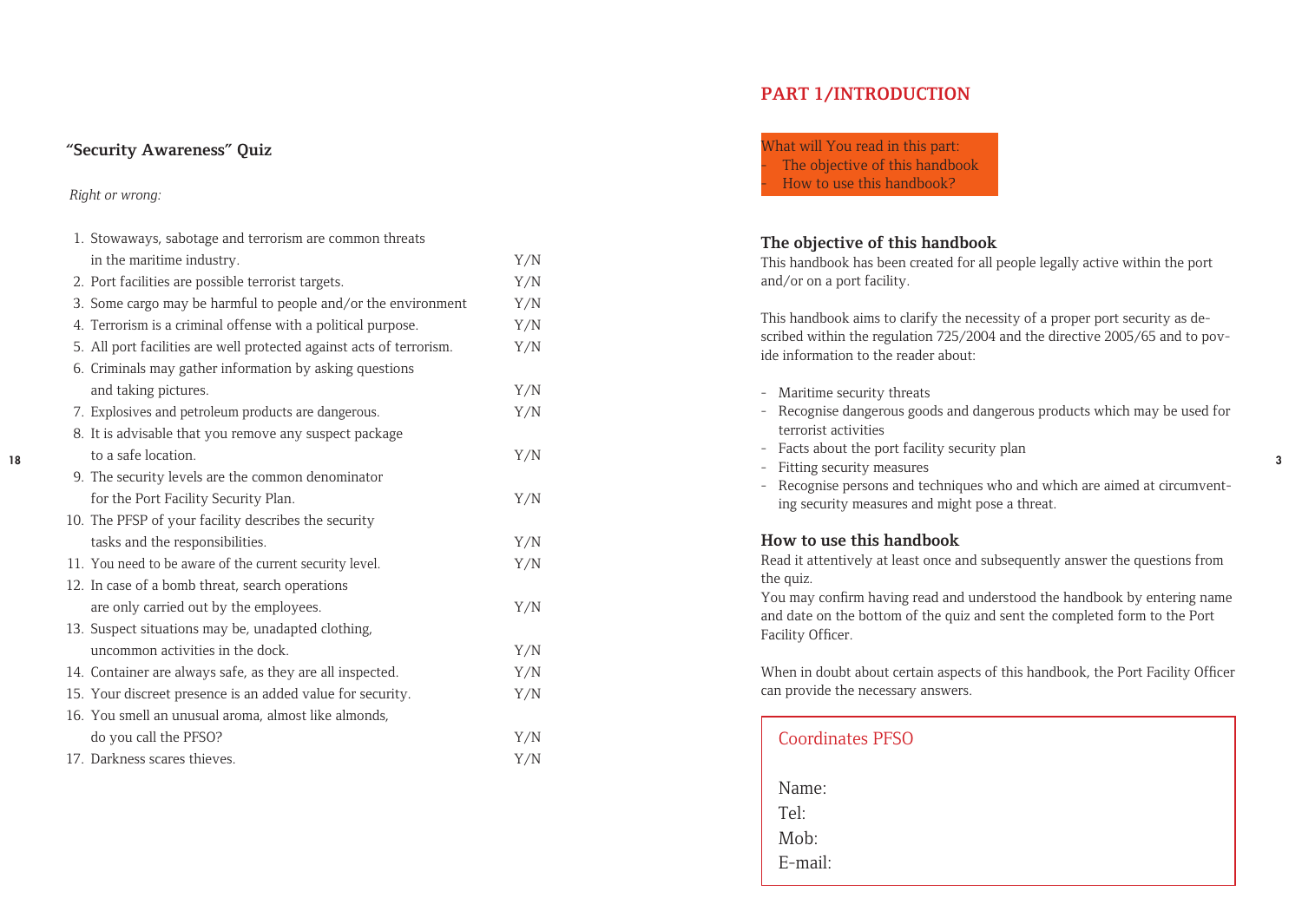## **PART 2/THREATS TO THE MARITIME SECURITY**

#### What will You read in this part:

- Common threats within the maritime industry
- Why are ships and port facilities sensitive to criminal activities
- Techniques to circumvent security measures
- How can You, as a port employee.
- help to prevent illegal situations!

## **Common threats within the maritime industry**

*Theft of cargo, pilferage and petty theft:*

The yearly loss of revenue due to theft can amount up to several millions of Euro's.

People, gaining illegal access to the port facility may well steal personal effects from the people active on the facility (dock labour, stevedores….). Money, a mobile phones and other electronic devices, identity cards…etc., but also port and the state of luggage, toolboxes, ... facility equipment and documents.

Cargo theft or pilferage has a negative influence on the reputation of Your port, which may have an impact on choices made for a specific port. Petty theft an pilferage may also come from people actually having a legal job in the port.

#### *Stowaways:*

Stowaways try to get on board of a ship in order to reach the country "of their dreams".

When a stowaway is found on board of a vessel, the shipping company operating that vessel will be held responsible.

It is essential that the port facility pays due vigilance during cargo operations with ships which are sensitive to such illegal actions.

#### *Smuggling:*

Your facility may eventually be used to ship/discharge illicit drugs, stolen goods, weapons…etc. It is a known fact that terrorist organisations use the vastness of the maritime industry to transport their goods.

## WHAT IS YOUR INPUT AS A PORT EMPLOYEE

While can<br>for unus<br>• location. While carrying out Your normal tasks, You should be attentive for unusual (suspect) items and/or persons at your professional

| Ensu<br>| goo<br>| out. Ensure that the material with which You are working is in a good condition, and that the necessary checks are being carried

## **Fitting measures**

#### *Access control*

- > Supervision of doors and gates
- > Identity checks
- > Check of luggage, toolboxes, ...
- > Report lost access identification cards

#### *Security rounds*

- > Supervision on the key, warehousing and at ship's berth
- > Check remote places on the facility which may be hiding places
- > Be clearly present and alert

#### *Lighting*

> A proper lighting on the whole facility is a very good deterent for illegal activity.

## **Evacuation, crowd control**

The port facility has evacuation procedures

- > Know the emergency exits and an alternative route
- > In case of alarm, proceed promptly to your allocated assembling point
- > Remain calm, react promptly and helps your colleagues when required
- > Do not return unless clearly allowed by the authorities and the facility's management.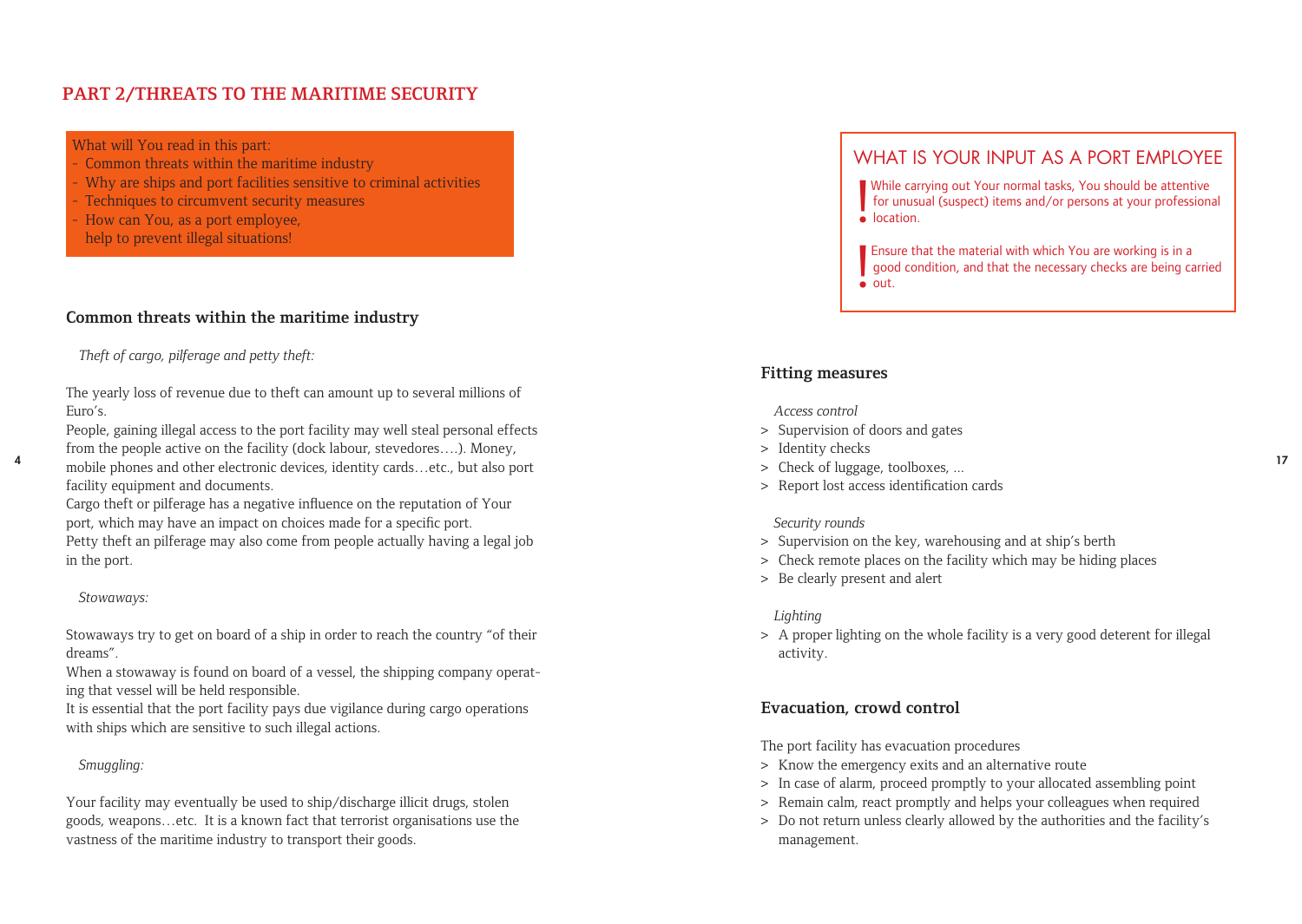### **Report suspect behaviour and/or suspect activities**

Within port areas, the PFSO's should report security incidents to the authorities.

Suspect persons or cars noticed today, may already have been noticed before and give rise to establishing a pattern.

Proper and timely information by the port facilities is helping authorities to identify and prosecute illegal activities.

Whenever You are underway to or from the port facility, it may happen that you observe something suspect (even an abandoned car), report this to the authorities.

When in doubt while observing people behaving suspiciously, always think about Your own safety first. When the person does not belong on the facility, alert the security guards and/or the PFSO.

When the situation is safe You may inquire about the person's business. At the least sign of unruliness refrain from insisting and take a distance. When You have a colleague nearby, it is good practise to ask him/her to observe from some distance.

In case it is safe to inquire about the person's business, remain calm **and ask open ended questions.**

#### **Example:**

- **- Good Question: Where do you come from?**
- **- Bad Question: Are you coming from (name of ship)?**

**In the bad question, the answer may simply be "yes", leaving no room for further questions without raising suspicion.** 

For whatever final aim, smuggling is a dubious activity with a negative impact on the reputation of the port.

#### *Sabotage:*

Action carried out by one person or a group of persons with the purpose of damaging the port and/or a port facility.

#### Internally:

- sabotage by a disgruntled member of personnel
- Personnel from sub-contractors who gain access to systems and/or procedures which may be used for later illegal activity on the site.

#### Externally:

- Terrorists may use a port facility as a base to carry out a raid on a ship or on another (more sensitive) port facility.

#### *Terrorism:*

There are over a hundred definitions of "Terrorism", but this one is rather good:

The use or intended use of violence against persons or material for ideological or political reasons, with the aim to reach its goathrough terror, intimidation or threats."<br>Terrorism is a potential threat to the maritime i **The use or intended use of violence against persons or material for ideological or political reasons, with the aim to reach its goal through terror, intimidation or threats."**

port facilities may be used to:

- > Hide explosives in the cargo
- > Smuggle terrorists and/or weapons to the intended target
- > Cause economic and/or environmental damage to the port
- > Take hostages
- > Serve as a diversion for a target at another location
- > Steal dangerous goods for the production of explosives

All mentioned threats will additionally cause aggression, vandalism and intimidation.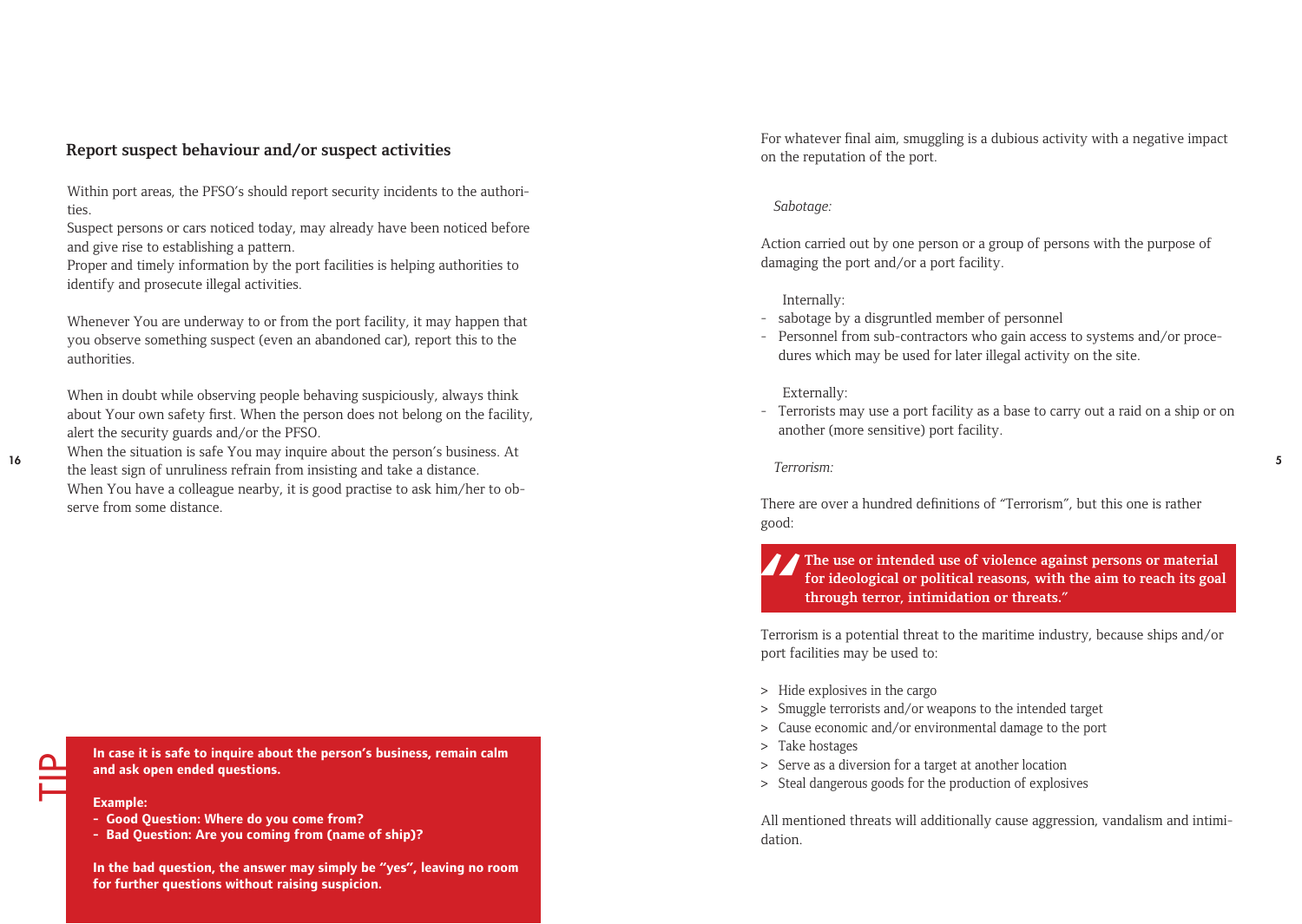There are at least four ways how a port facility may be affected by acts of terrorism:

- 1. The facility is the target of a terrorist or a terrorist organisation
- 2. The facility (dangerous goods, products) may be used as a tool for an attempt at another location.
- 3. The facility loses revenue through terrorist activity in the vicinity
- 4. The facility may be infiltrated by radicalised personnel.

## **Why are ships and port facilities sensitive to criminal activities?**

The global playing field and the immense quantity of goods handled are an attraction pole for criminal activity and possible terrorism alike.

- > Port facilities, even properly secured as defined by the regulation, are big surfaces in which a high quantity of goods and people move around.
- > Port facilities and ships may be seen as "symbols" of a "higher" class or as instruments of "super powers" and as such, form a possible target.
- **6**  $\rightarrow$  Not every single piece of cargo is checked, nor at departure nor at arrival.
	- > A port is a concentration of many people, but mainly a great amount of good (of which a respectable part id dangerous).

#### **Recognise suspect containers**

There are already international initiatives in place to track suspect containers, but this does not mean that alertness is superfluous.

You can help by reporting suspect containers by watching for

- > Unusual smell and/or sounds
- > Traces of food and/or domestic rubbish in the vicinity of the container
- > Holes in the container or adhesive tape on the container (hiding holes)
- > Container numbers that does not match the manifest
- > Wrong HAZMAT label for the declared cargo
- > Seal missing or damaged



## HAZMAT LABEL

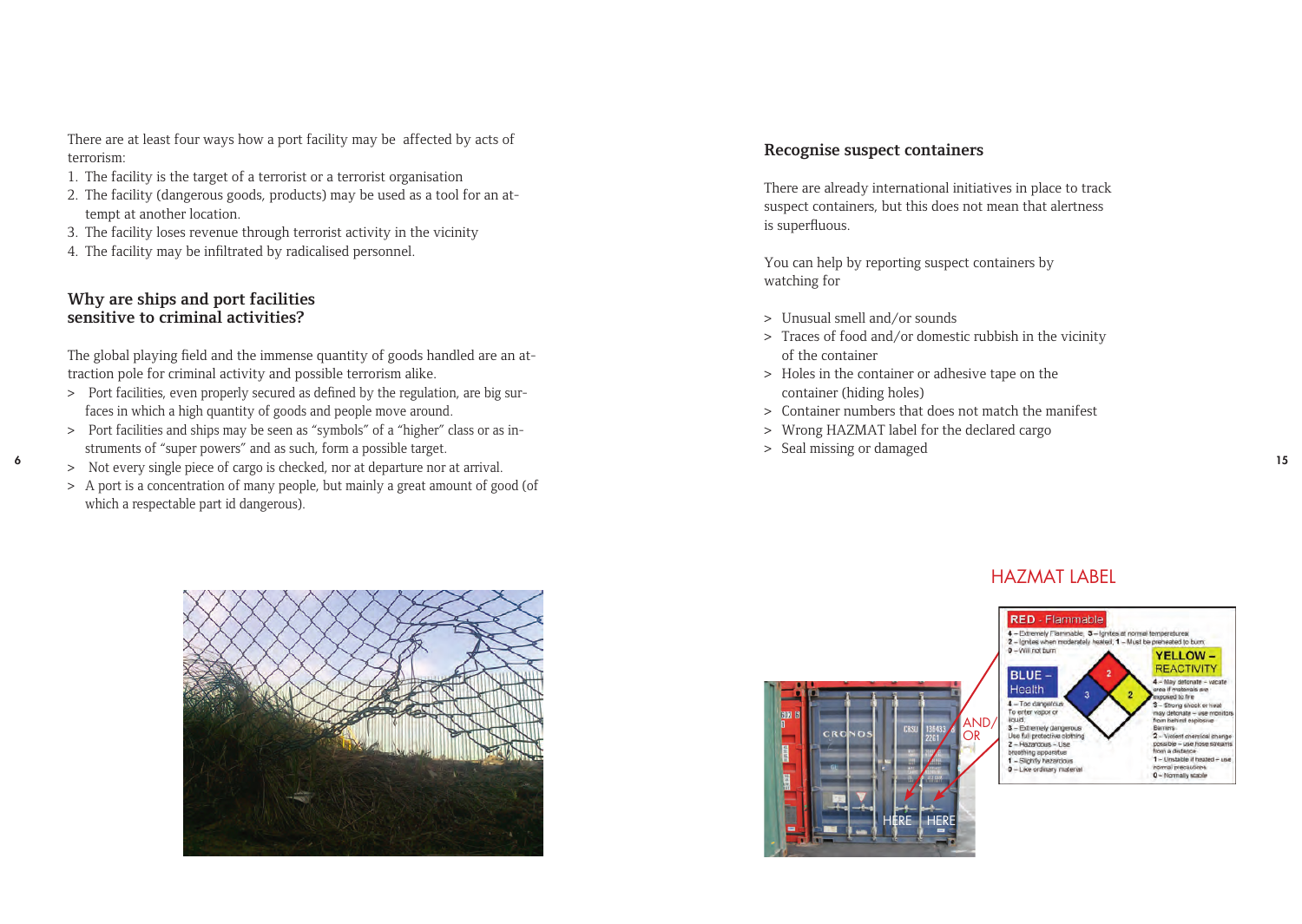## **PART 5/FITTING SECURITY MEASURES**

#### What will You read in this part:

- Recognise suspect behaviour
- Recognise suspect containers
- Report suspect behaviour and/or suspect activities
- Fitting measures
- Access control
- Security rounds
- **Illumination**
- Evacuation, crowd control
- What is Your input, being active in the port

## **Recognise suspect behaviour**

Following elements may be considered suspect behaviour

- 14
- > Wide clothing not appropriate to the season/weather conditions
- > purposefully adapting the clothes when being observed
- > Suspect forms within the clothing (hidden weapon)
- > taking pictures of the facility, drawing plans, observing
- > Aiming to avoid the security system
- > Aiming to get access to the facility
- > Questioning people about the security measures
- > Any activity which does not fit in the normal professional pattern of the area







## *T***echniques to circumvent security measures**

Criminals and terrorists will try to circumvent the security measures by:

- > Hang around in the vicinity of the facility in order to observe personnel movements and procedures.
- > Gaining information about the facility. This can be done by taking pictures, drawing out plans and/or asking questions to personnel.
- > Claiming to be personnel or a sub-contractor in order to gain access to the facility
- > Sabotaging access points (gates, doors, fencing) at remote spots.
- > Telephone and/or mail personnel in order to gain information about security procedures on the facility.
- > Posing suspect packages in order to check the response of the personnel.
- > Trying to drive along with trucks delivering cargo or sub-contractors….
- $>$  …

## **How can You, as a port employee, help to prevent illegal situations!**

Actively participate within an operational port security, including regular drills. A proper "security awareness" is essential to protect the facility and the personnel against criminal and/or terrorist activities

7

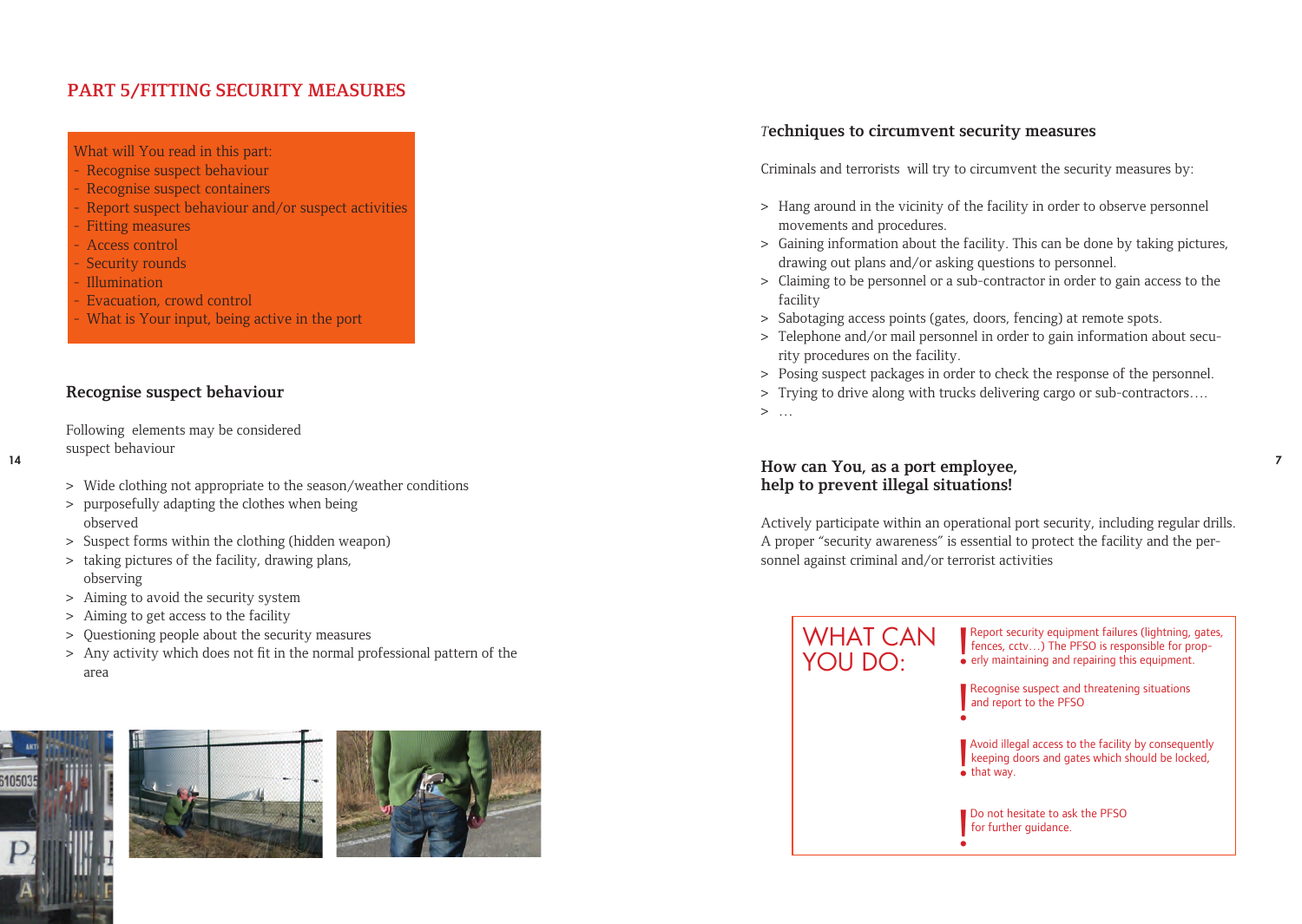## **PART 3/DANGEROUS GOODS, AND PRODUCTS WHICH MAY BE USED FOR ILLEGAL ACTIVITIES I.E. TERRORISM**

What will You read in this part:

- Recognise dangerous goods
- Recognise dangerous (illegal) items
- **Bombs and explosives**
- Weapons
- Which action can You, being active in the port, undertake!

## **Recognise dangerous goods**

Certain dangerous goods, whether in bulk or packed (crates, barrels, pallets, containers) require extra vigilance for those handling these goods.

These dangerous goods may, in the wrong hands, be used as a weapon, either for making explosives, either to cause harm to people or to instigate environmental damage (which is also economic damage).

8 The maritime industry handles a huge amount of dangerous goods (HAZMAT=  $\qquad \qquad$  > Protect the port facility and the equipment 13 Hazardous Materials). These goods must be labelled. For some more sensitive materials, a specific training is required. When in doubt ask your superior to properly inform you whether there are any specific requirements.

Have due attention for strangers in the vicinity of these goods, and always wear the required protective clothing and equipment. Always warn the PFSO when suspect people and/or situations are observed in the vicinity of dangerous goods. (see also part 5)





## **The objectives of the port facility security plan**

- > Ensure fitting access control procedures
- > Improve and follow-up security on the site
- > Protect employees and visitors
- > Protect the ships moored alongside
- > Protect the port facility and the equipment
- > Protect the cargo

It is important to be aware of the security level at which Your port facility is operating!

## **Means of communication**

The port facility has the necessary means to alarm and communicate during an increased threat level.

Communication systems:

- > Telephone
- > Cell phone
- > E-mail
- > Signals
- > Walkie-talkie
- > Loudhailer (for smaller facilities)

## WHAT IS YOUR TASK, AS A PORT EMPLOYEE

While carrying out Your normal tasks, You should be attentive for unusual (suspect) items and/or persons at your professional location.

Ensure that the material with which You are working is in a good condition, and that the necessary checks are being carried out.

Know the security level of the facility

Know your tasks at each security level

If You are unsure about Your<br>tasks or You have a question,<br>• contact the PFSO. tasks or You have a question, contact the PFSO.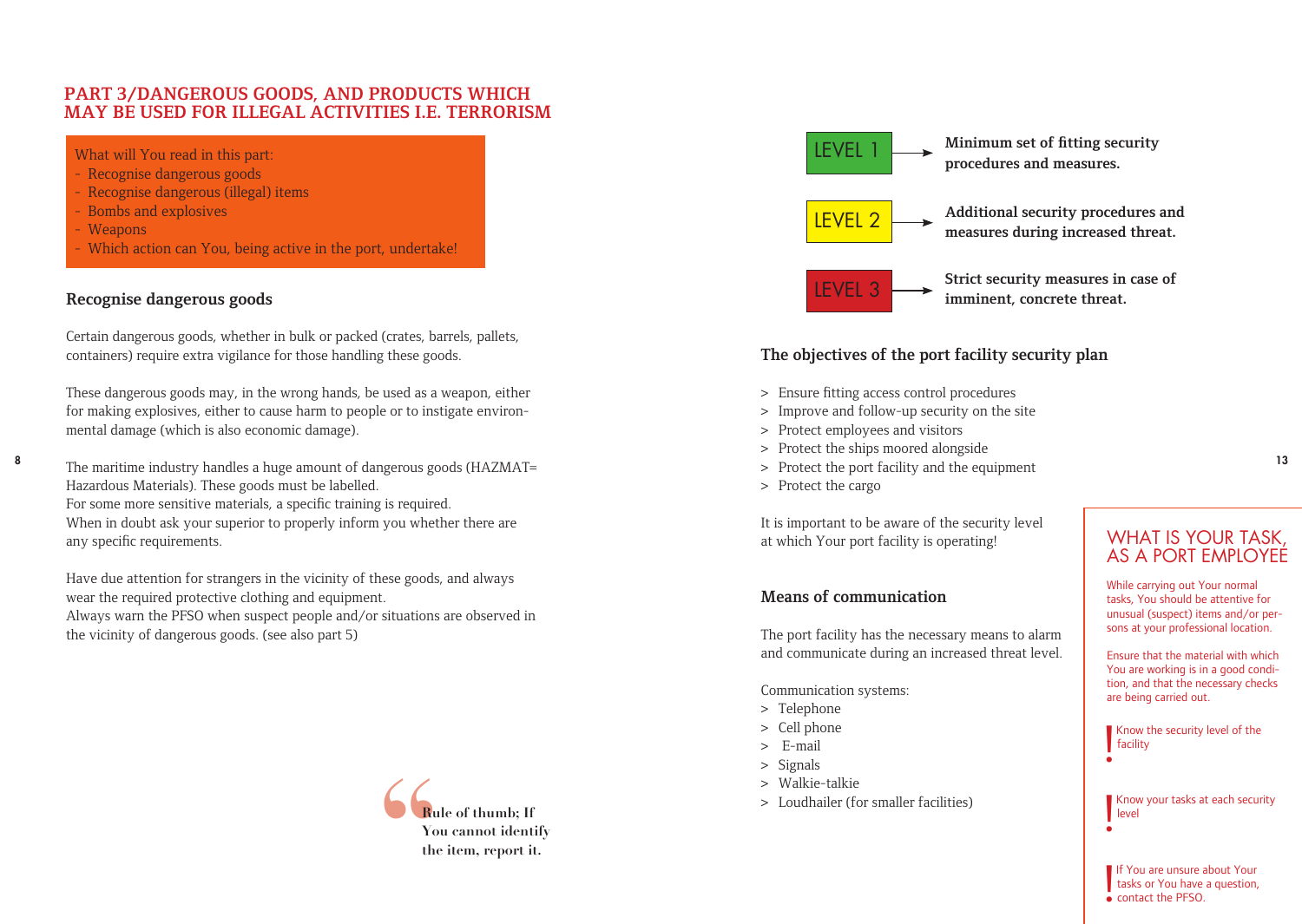## **PART 4/THE PORT FACILITY SECURITY PLAN**

What will You read in this part:

- The definition of the threat levels and consequent the requirements.
- The objectives of the Port Facility Security Plan
- Means of communication
- What is your task, as a port employee, in the port.

## **The definition of the threat levels and consequent requirements:**

- **• Security level 1:** means the level for which minimum appropriate protective security measures shall be maintained at all times.
- 
- tive security measures shall be maintained for a period of time as a result of heightened risk of a security incident.
- **• Security level 3:** means the level for which further specific protective security measures shall be maintained for a limited period of time when a security incident is probable or imminent, although it may not be possible to identify the specific target.

Level1 is not intended to actually stop a terrorist, but it will turn the target (You port facility) into a harder target. A potential terrorist will have to prepare a lot more and eventually spend more in the process. This increases the exposure and the possibility of being notice by the intelligence community.

Level 1 is the everyday level. The decision to increase the level is taken by the National Authority responsible for port facility security and port security. On threat levels 2 and 3, the security efforts are gradually increased and an active participation from the authorities is included.

The three threat levels are the common denominator throughout the port facility security plan.



- Fireworks are a an example that is commonly transported by container.
- 2. Flammable gasses, such as LPG.
- 3. Flammable liquids, such as Petrol.
- 4. Fixed flammable products, some of which may ignite spontaneously or even through contact with water.
- 5. Oxidising goods, may combined with a flammable product, form an explosive mixture (Ammonium Nitrate is an oxidising product)
- 6. Poisonous goods, may cause bodily harm through oral intake, inhalation or skin contact.
- 7. Radioactive goods
- 8. Corrosive goods can affect other products and cause severe burns to humans. Inhalation of the fumes is also very dangerous.
- 9. Diverse goods, not classed in one of the above, but which constitute a risk.